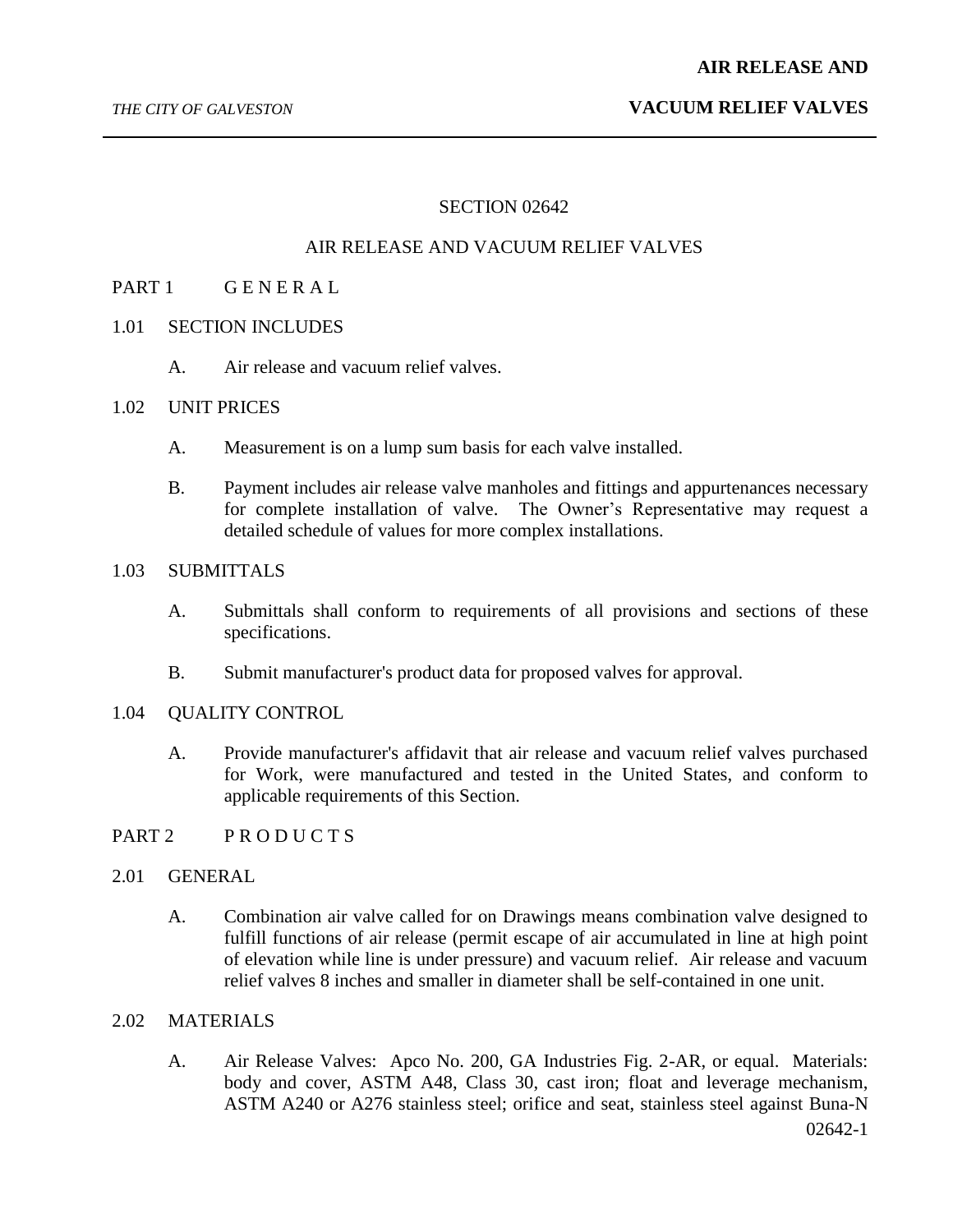or Viton mechanically retained with hex head nut and bolt; other valve internals, stainless steel or bronze. Provide inlet and outlet connections, and orifice as shown on Drawings.

- B. Air Release and Vacuum Valves: Provide single-body, standard combination or duplex-body custom combination valves as indicated on Drawings.
	- 1. For 2-inch and 3-inch, single-body valves, provide inlet and outlet sizes as shown on Drawings and orifice sized for 100 psi working pressure. Valve materials: body, cover and baffle, ASTM A48, Class 35, or ASTM A126, Grade B cast iron; plug or poppet, ASTM A276 stainless steel; float, ASTM A240 stainless steel; seat, Buna-N; other valve internals, stainless steel. Valve exterior: Painted with shop-applied primer suitable for contact with potable water. Provide Apco Model 145C or 147C, Val-Matic Series 200, or equal valves.
	- 2. For 3-inch and larger duplex body valves as shown on Drawings, provide Apco Series 1700 with No. 200 air release valve, GA Industries Fig. No. AR/GH-21K/280, or equal. Air and vacuum valve materials: body and cover, ASTM A48, Class 35, cast iron; float, ASTM A240 stainless steel; seat, Type-304, stainless steel and Buna-N; other valve internals, stainless steel or bronze. Air release valve: Constructed as specified in paragraph above on Air Release Valves.
- C. Vacuum Relief Valves: Provide air inlet vacuum relief valves with flanged inlet and outlet connections as shown on Drawings. Provide air release valves in combination with inlet and outlet, and orifice as shown on Drawings. Valve shall open under pressure differential not to exceed 0.25 psi. Provide Apco Series 1500 with a No. 200A air release valve, GA Industries Fig. No. HCARV, or equal. Materials for vacuum relief valves: valve body, ASTM A48, Class 35, cast iron; seat and plug, ASTM B584 bronze, copper alloy 836; spring, ASTM A313, Type-304, stainless steel; bushing, ASTM B584 bronze, copper alloy 932; retaining screws, ASTM A276, Type-304, stainless steel.
- D. Air Release Valve Vault as detailed in Drawings.

# PART 3 EXECUTION

- 3.01 EARTHWORK
	- A. Conform to applicable provisions of Section 02227.
- 3.02 SETTING VALVES AND VALVE BOXES